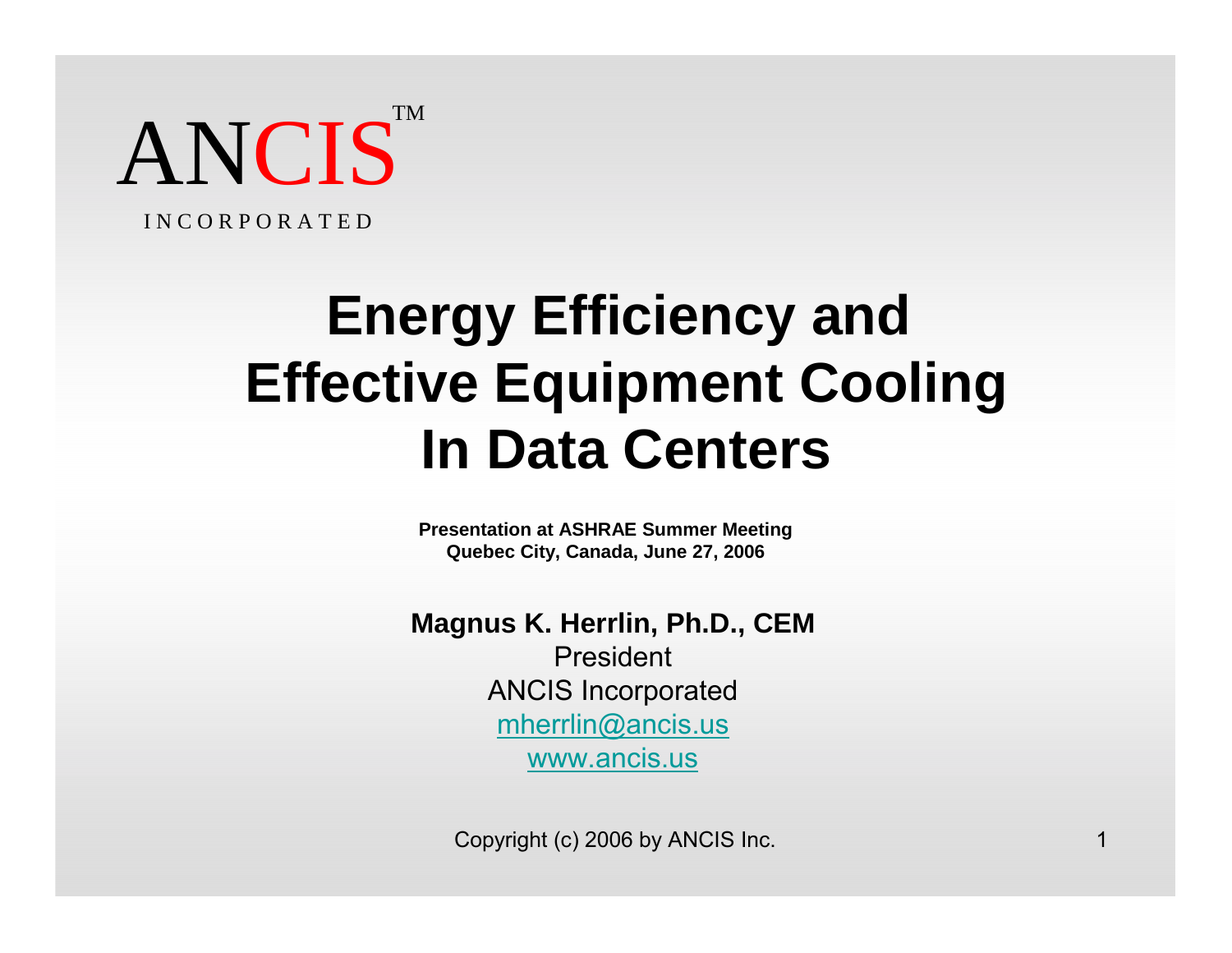## **Abstract**

**Not only does modern electronic equipment consume large amounts of electric energy but its heat dissipation is tremendous in historical terms.** 

**For the end user, the cost of powering the data center is significant and providing effective equipment cooling is an ever increasing challenge.** 

**This presentation highlights how intertwined these seemingly separate issues are. Several new concepts are discussed:** *Rack Cooling Index (RCI)***,**  *Cost Functions***, and** *Gravity-Assisted Air Mixing***.**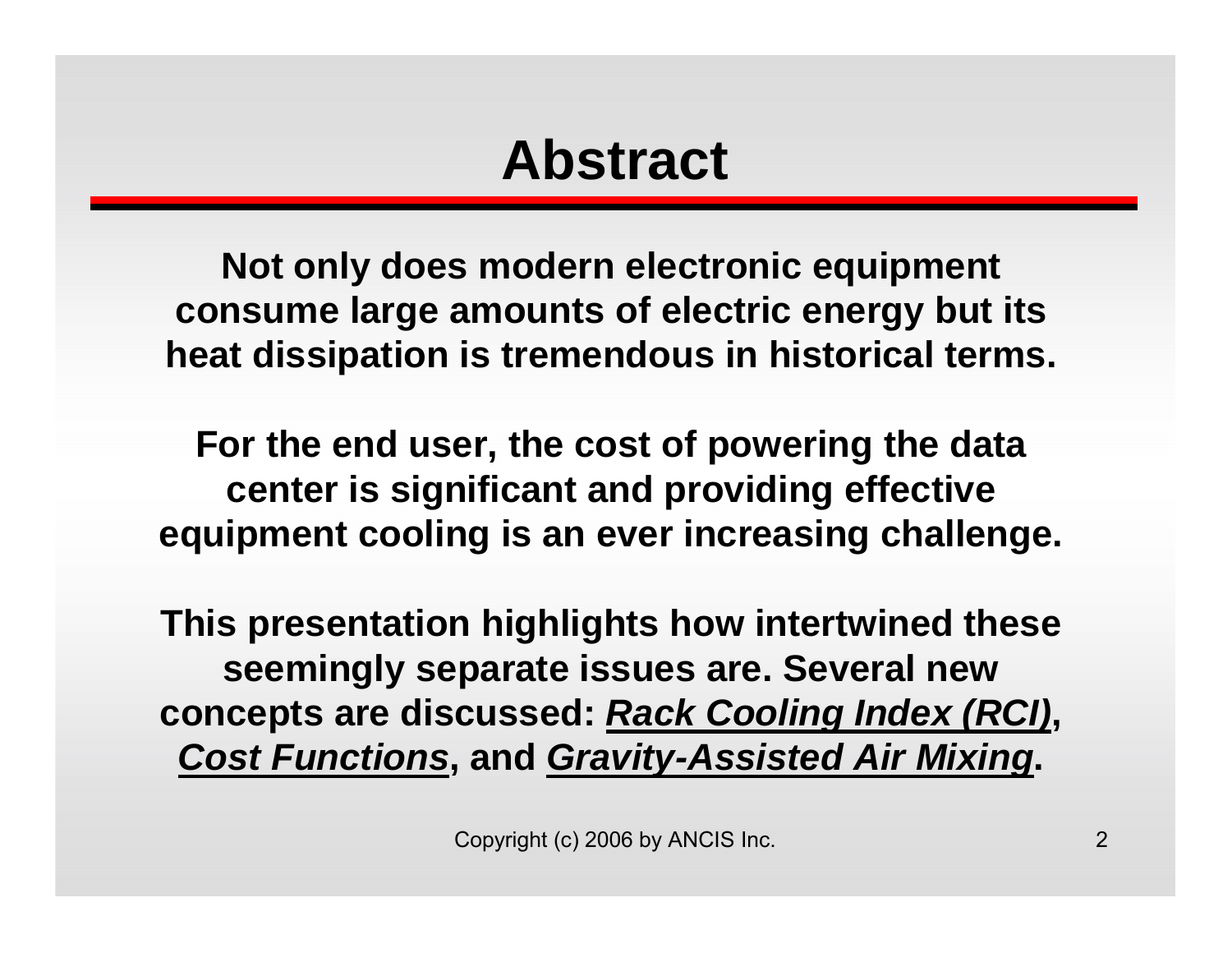# **Today's Challenge**



**The challenge is to** *strike a balance* **between these three factors.**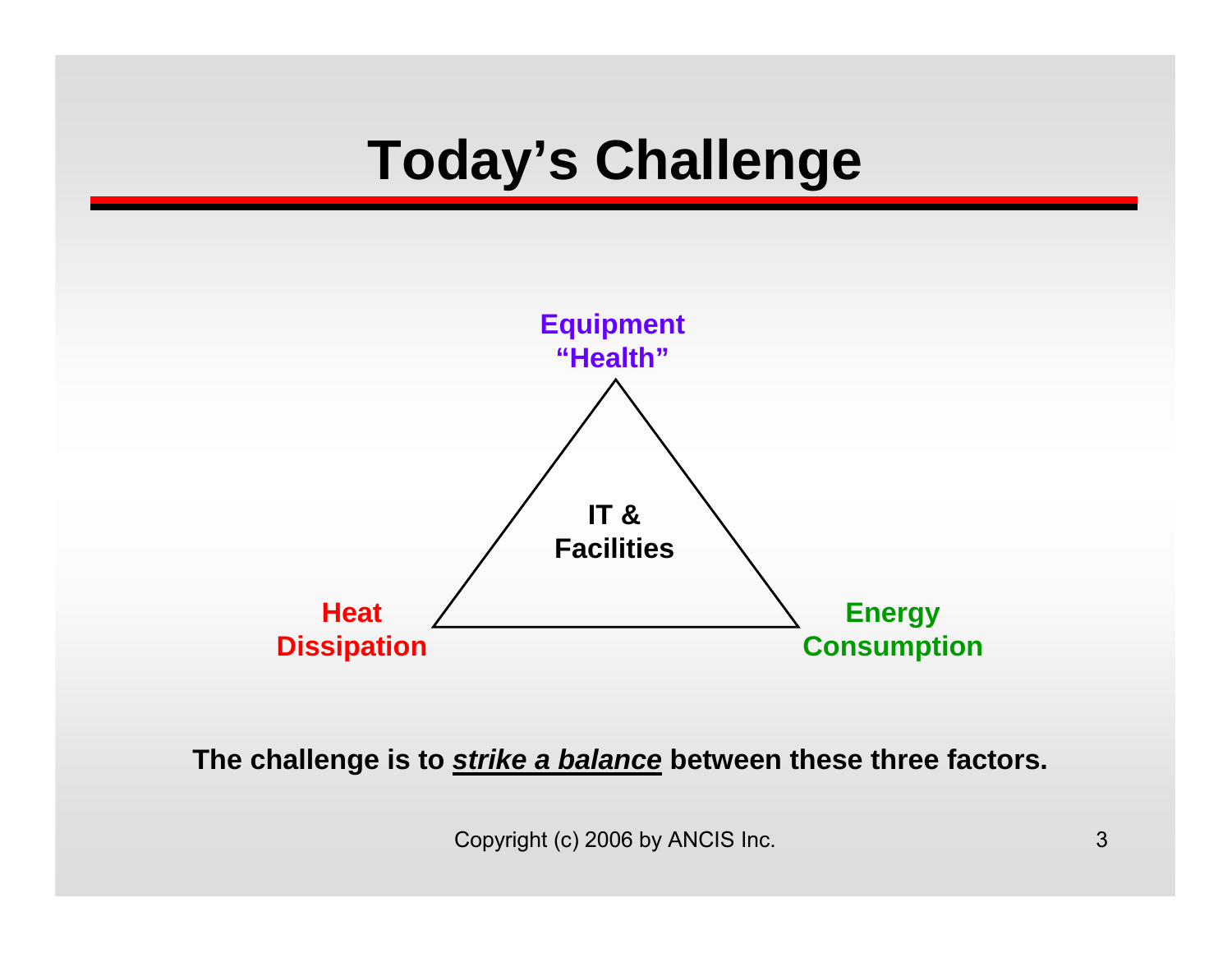## **Equipment "Health"**



**Environmental parameters:**

- **Temperature**
- **Humidity**
- **VOC**
- **Particles**

**The** *main task* **for a data center facility is to provide an adequate equipment environment; relevant metrics must be used to gauge the environment.**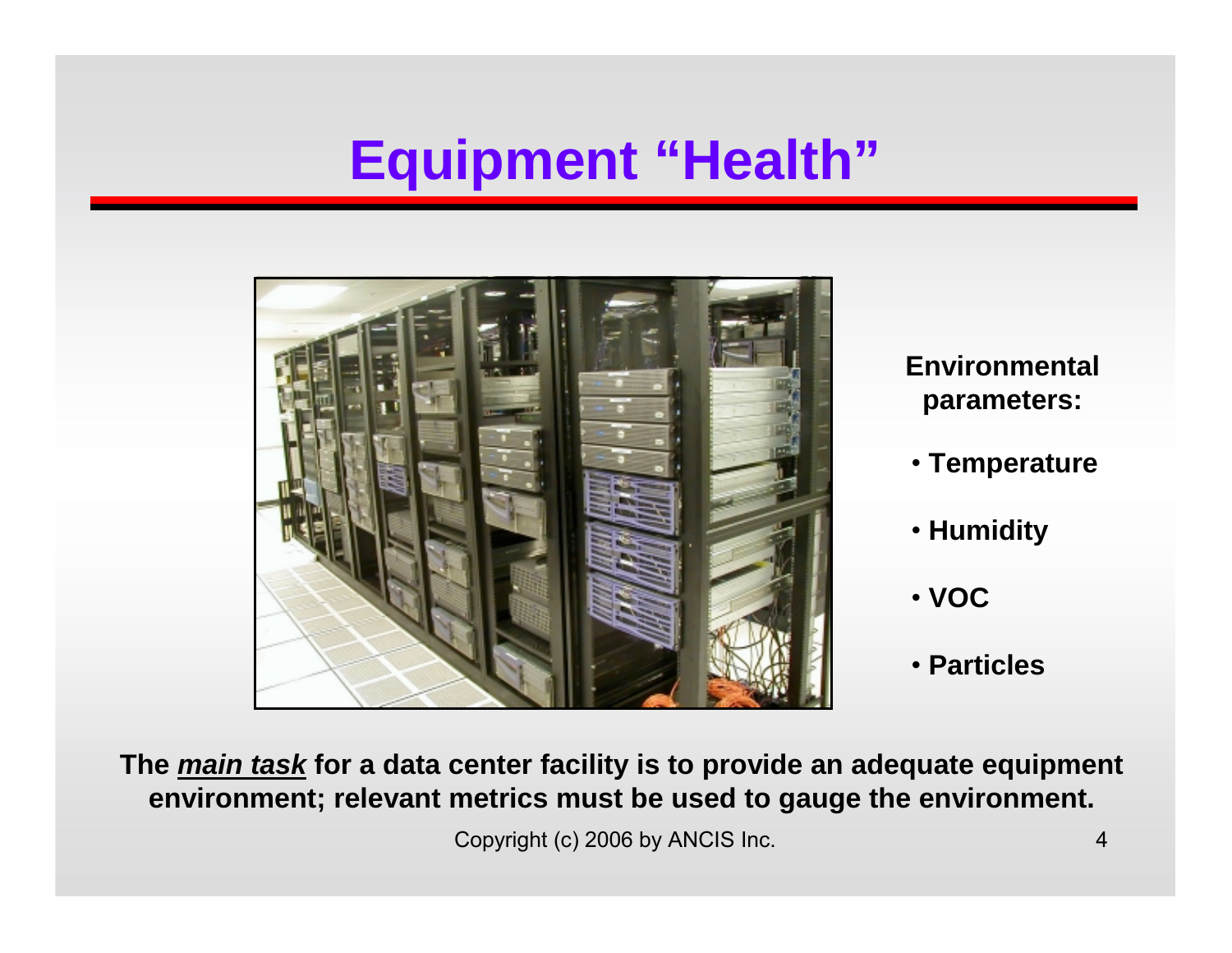## **Heat Dissipation**



**Even modest heat densities may cause** *temperature shock* **during cooling system outages; redundant cooling and backup power must be in place.**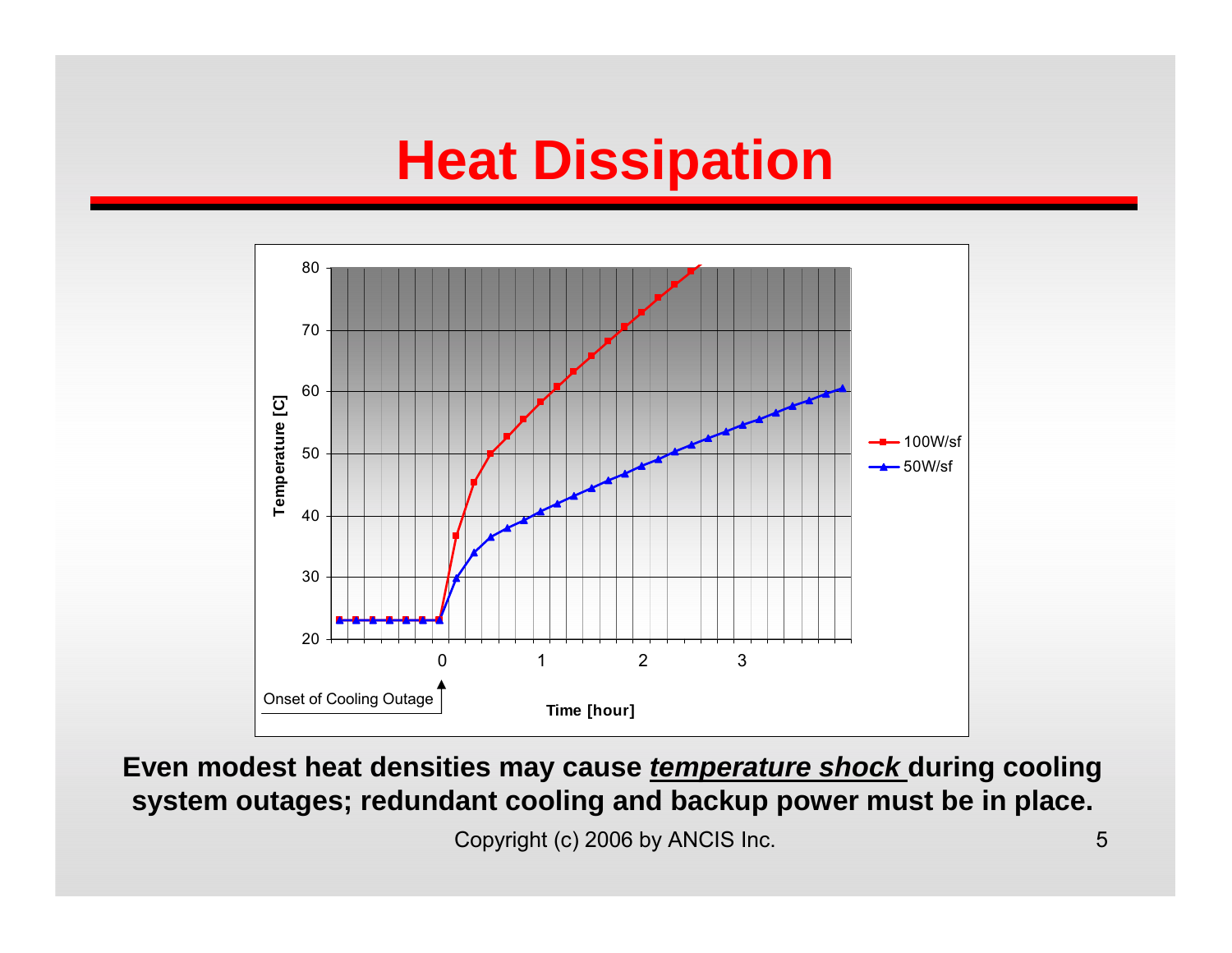# **Energy Consumption**



#### **Simplified yet accurate energy tools provide** *quick evaluation* **of HVAC designs without an in-depth knowledge of complex energy software.**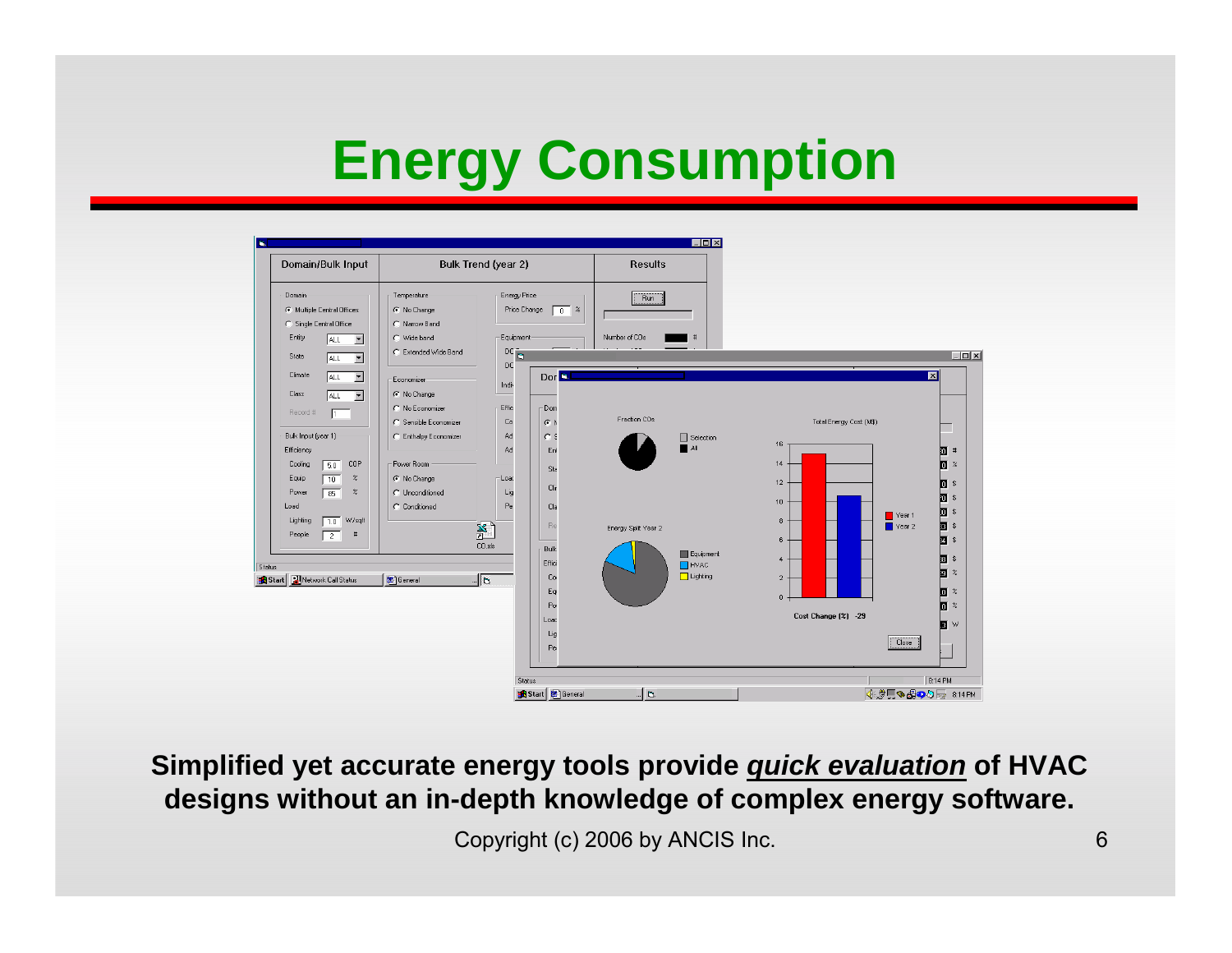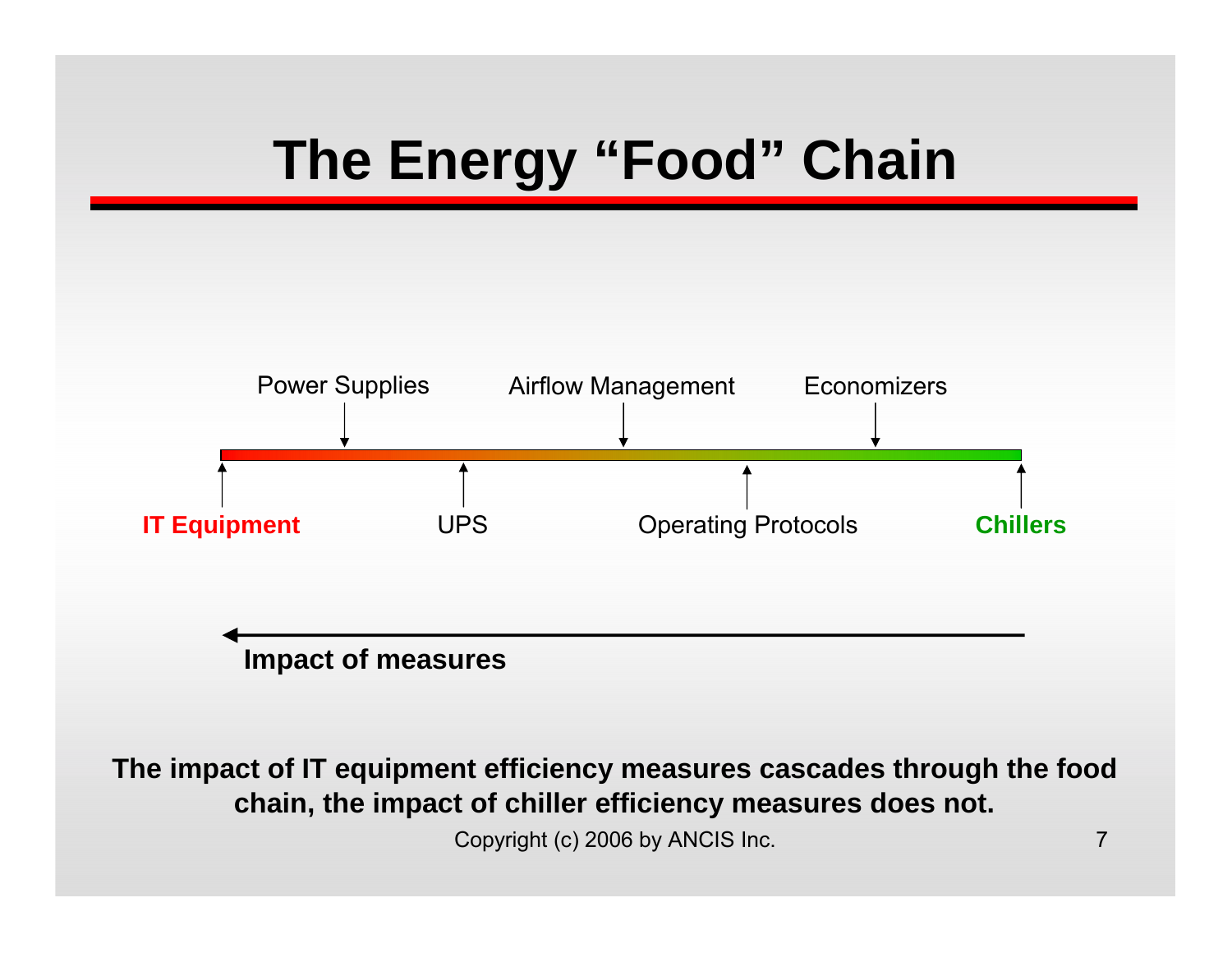# **Energy Efficient IT Equipment**

"The introduction of efficient network equipment provides an unmatched cost-saving potential for telecom equipment operators."

Source: Bellcore (1996)

"If performance per watt is to remain constant over the next few years, power costs could easily overtake hardware costs…"

Source: Google (2005)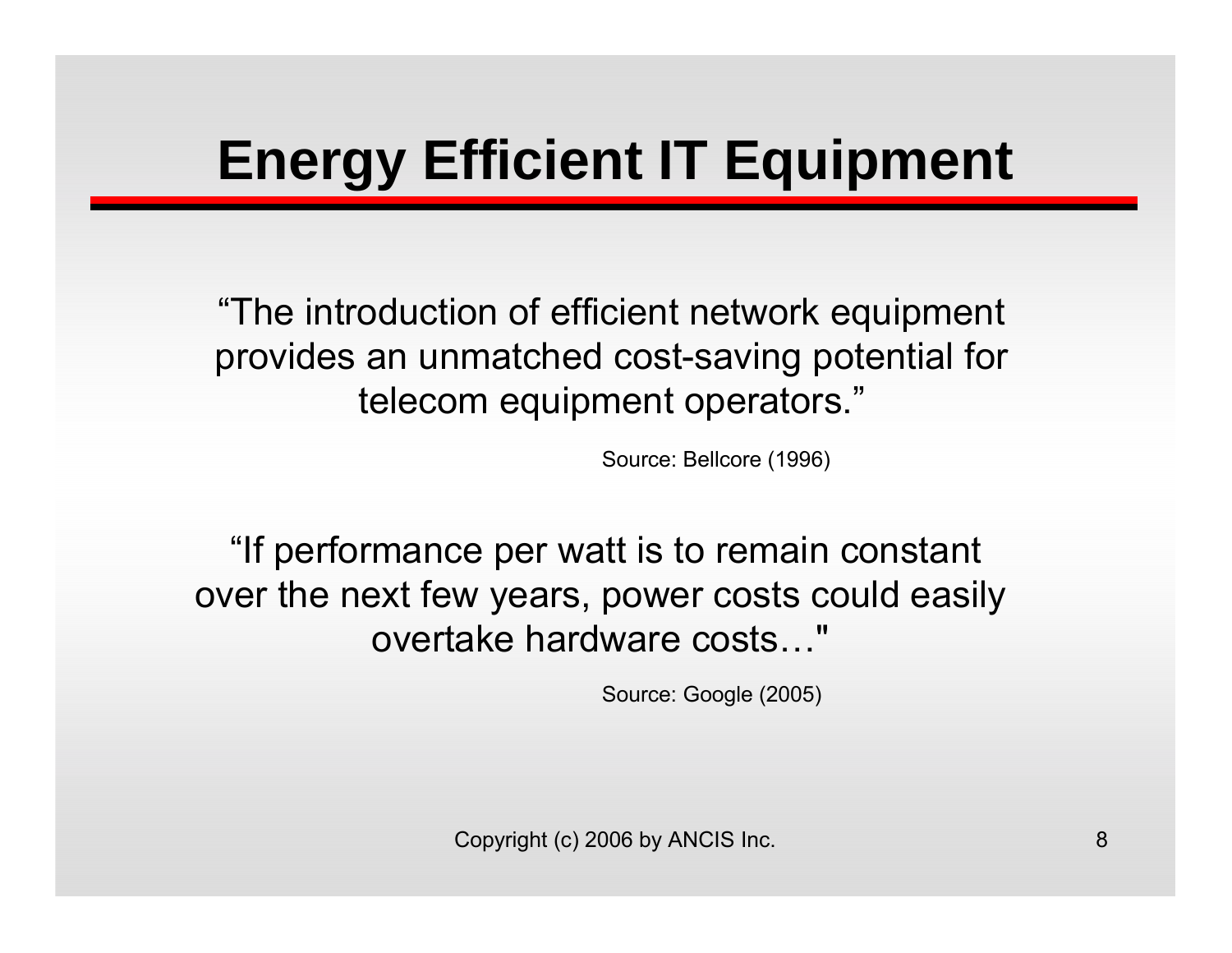# **IT Equipment Energy Performance**

Energy metrics for IT equipment should be a top priority to encourage product development and informed customer decisions. A starting point could be to ensure a strong correlation between Power Draw and Processing Load.

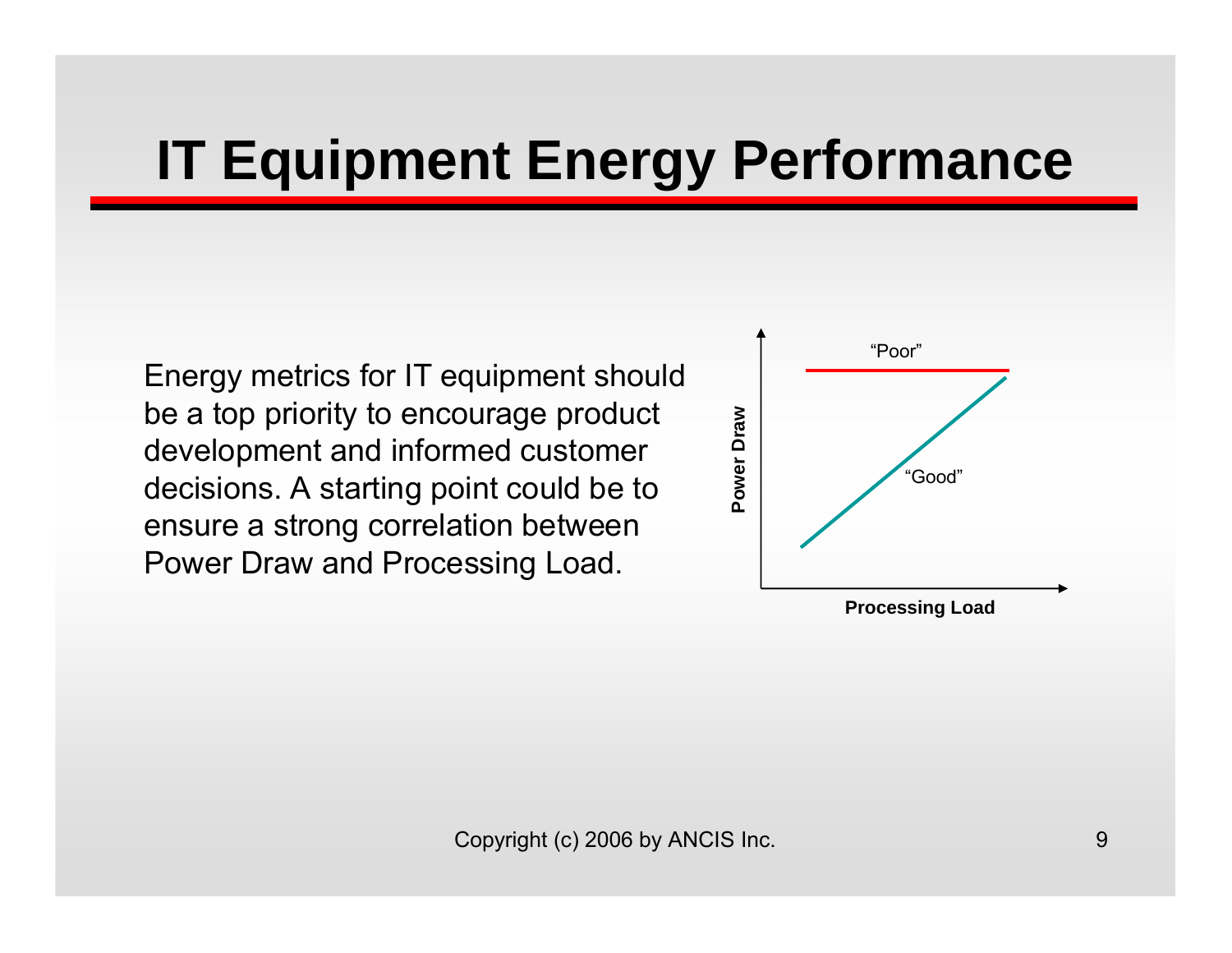# **Data Center Design Issues**

- "Room" temperature vs. intake temperature
- Industry temperature specifications
- Metric for *compliance* with temp. specifications
- Metric for energy efficiency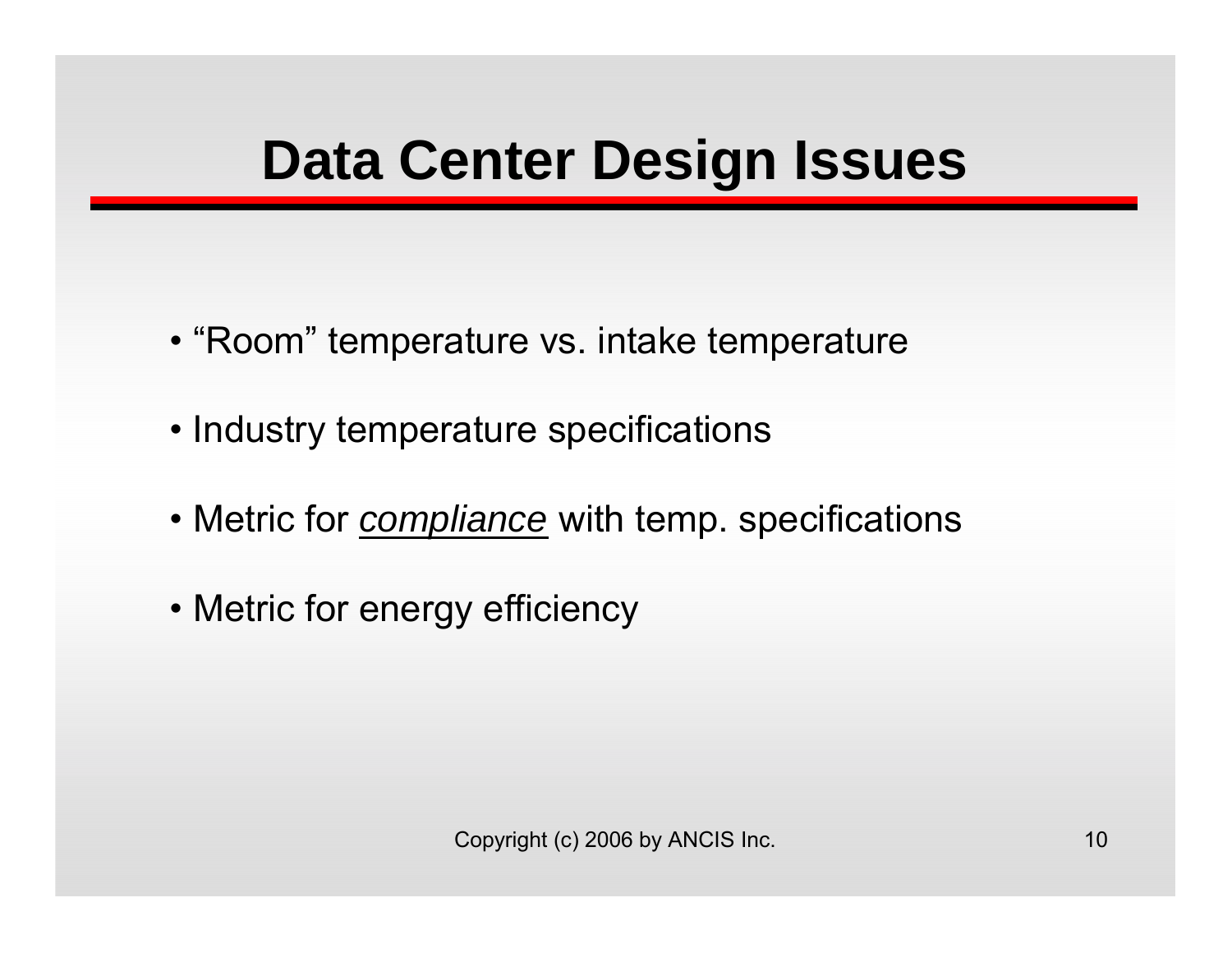# **Temperature Specifications**



*Compliance* **with (industry)** *intake* **temperature** *specifications* **is the ultimate cooling performance metric; the Rack Cooling Index (RCI) is such a metric where RCI = 100% mean ideal conditions.**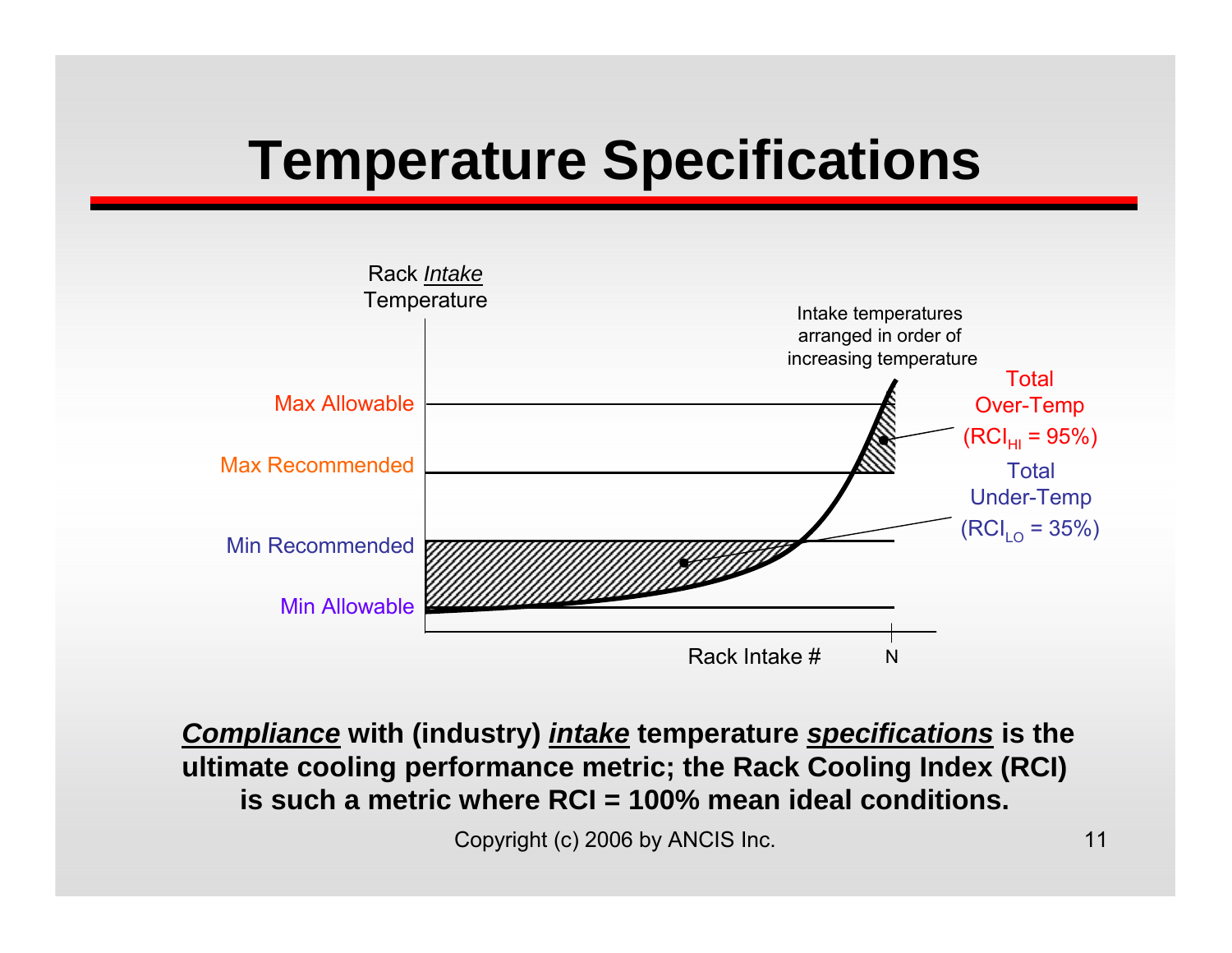# **What Is Considered a "Good" RCI?**

RCI=100% mean ideal conditions; no over- or under-temperatures, all temperatures are within the *recommended* temperature range.

| Rating       | <b>RCI</b>  |
|--------------|-------------|
| <b>Ideal</b> | 100%        |
| Good         | $\geq 91\%$ |
| Acceptable   | 81-90%      |
| Poor         | $\leq 80\%$ |

Reference: Herrlin (2005)

Herrlin, M. K. 2005. "Rack Cooling Effectiveness in Data Centers and Telecom Central Offices: The Rack Cooling Index (RCI)" ASHRAE Transactions, Volume 111, Part 2.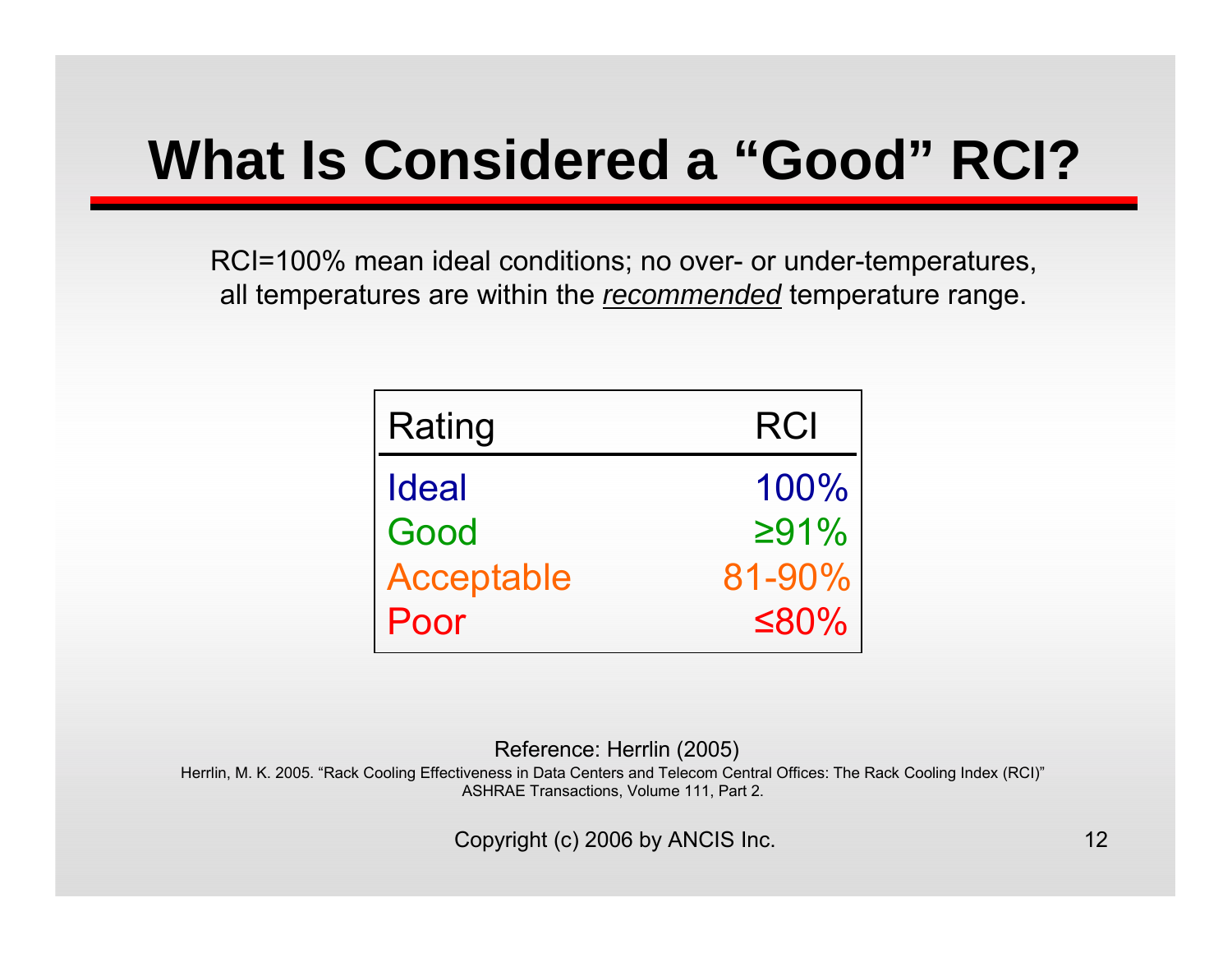## **How Is the RCI Calculated?**



**The RCI can easily be calculated from measured or modeled intake temperature data by using** *RCI software***.**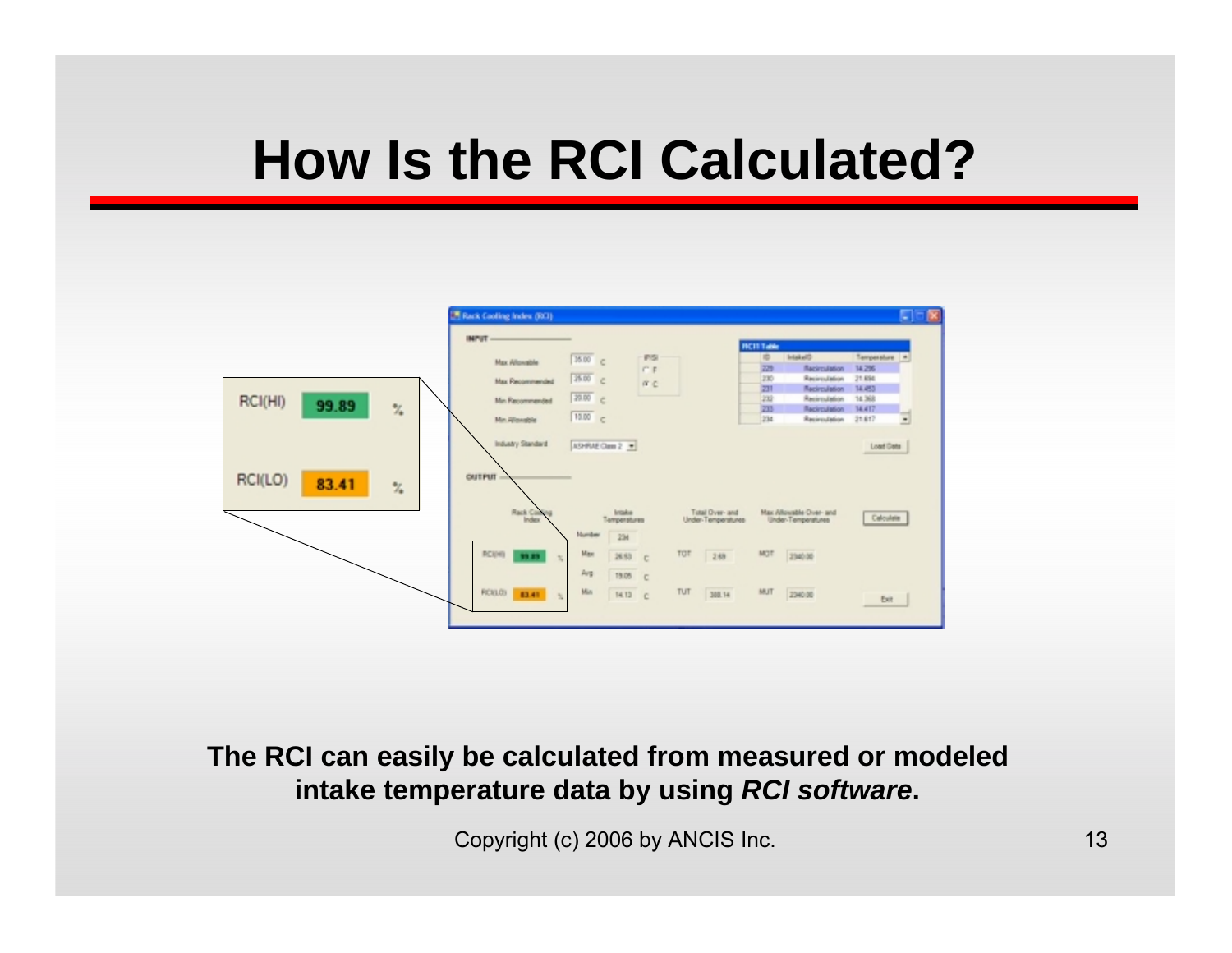## **Cost Functions**

Since the costs associated with improving the RCI needs to be known, the concept of "Cost Functions" was developed based on costs to cool the data center facility.



Example of Cost Function: Annual chiller operating cost as a function of supply air temperature

**By combining the Rack Cooling Index (RCI) with Cost Functions, a practical tool was born to design and evaluate data centers for optimal rack cooling effectiveness** *and* **HVAC cooling costs.**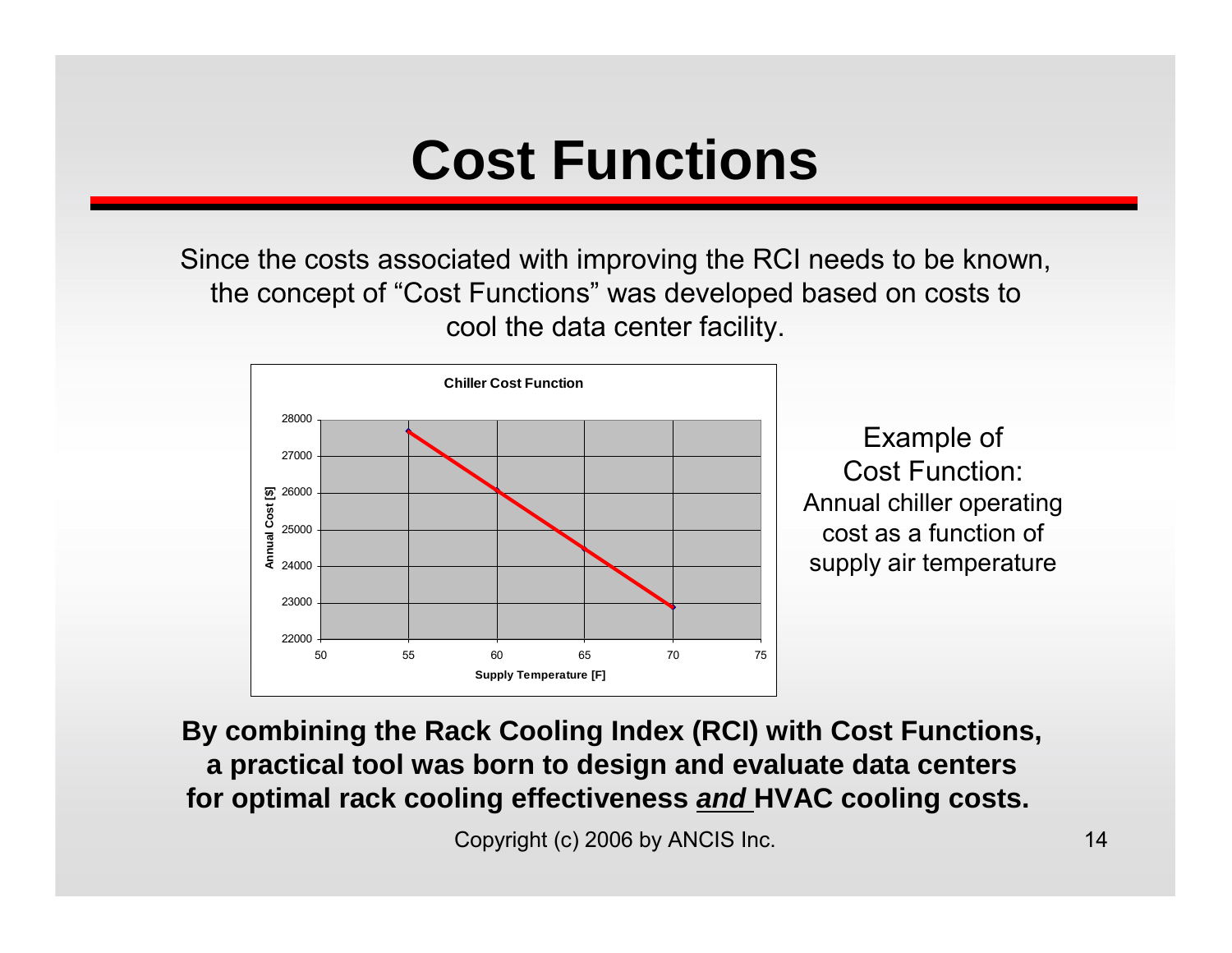# **What Can the RCI Be Used For?**

**Design Equipment Environments**. CFD modeling combined with the RCI provides a standardized method for evaluating and reporting environmental and energy solutions.

**Provide Design Specifications**. Clients now have the opportunity to specify a certain level of thermal health in an objective and standardized way, e.g., RCI > 95%.

**Monitor Equipment Environments**. Real-time monitoring of the environment is feasible by installing temperature sensors that mimics the equipment intake conditions.

**Help Product Development/Marketing**: The RCI can demonstrate the benefit of a cooling solution. A product or solution with an RCI at or near 100% should be marketed as such.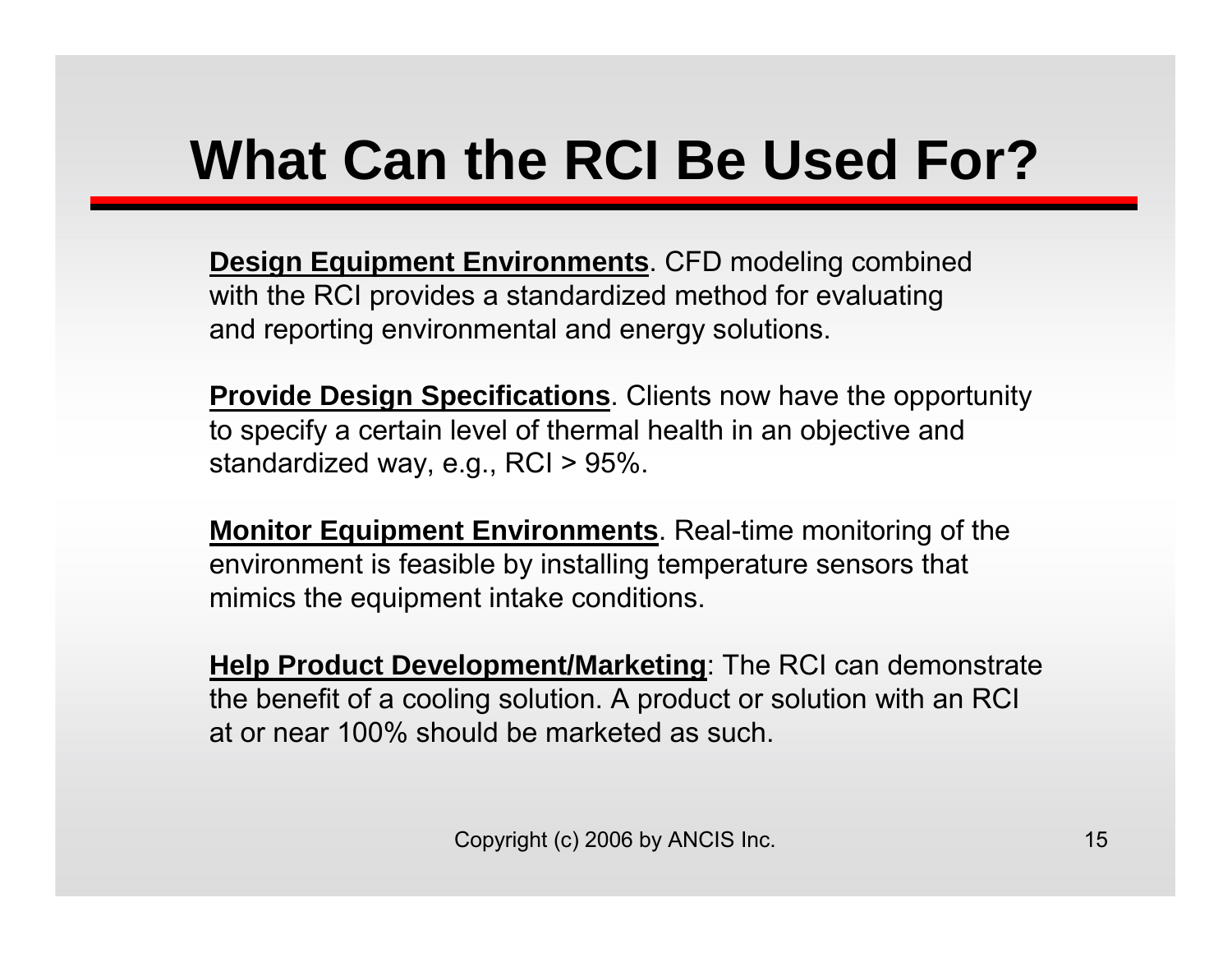# **Gravity-Assisted Air Mixing**

#### Exploring gravity's role for three cooling systems using the Rack Cooling Index (RCI)



Bottom-Up Top-Down Reverse-Tile

Reference: Herrlin and Belady (2006)

Herrlin, M. K. and Belady, C. 2006. Gravity-Assisted Air Mixing in Data Centers and How it Affects the Rack Cooling Effectiveness. IEEE-ITherm 2006, San Diego, CA, May 30 – June 2, 2006.

#### **Does gravity contribute to high rack cooling effectiveness? The RCI was used to analyze the cooling systems.**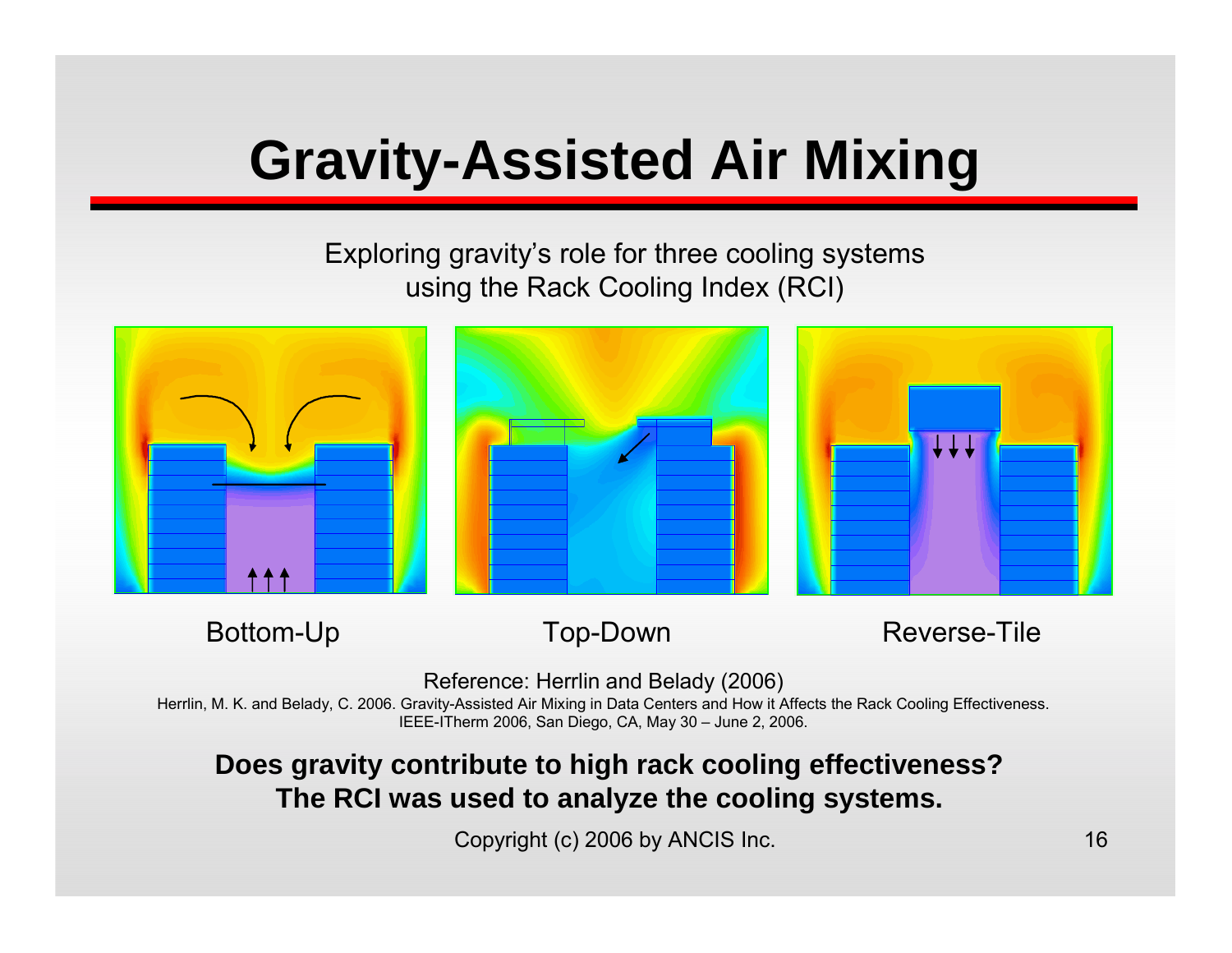#### **Over-head vs. Under-floor**



**Clearly, raised-floor cooling (bottom-up) performs the worst…**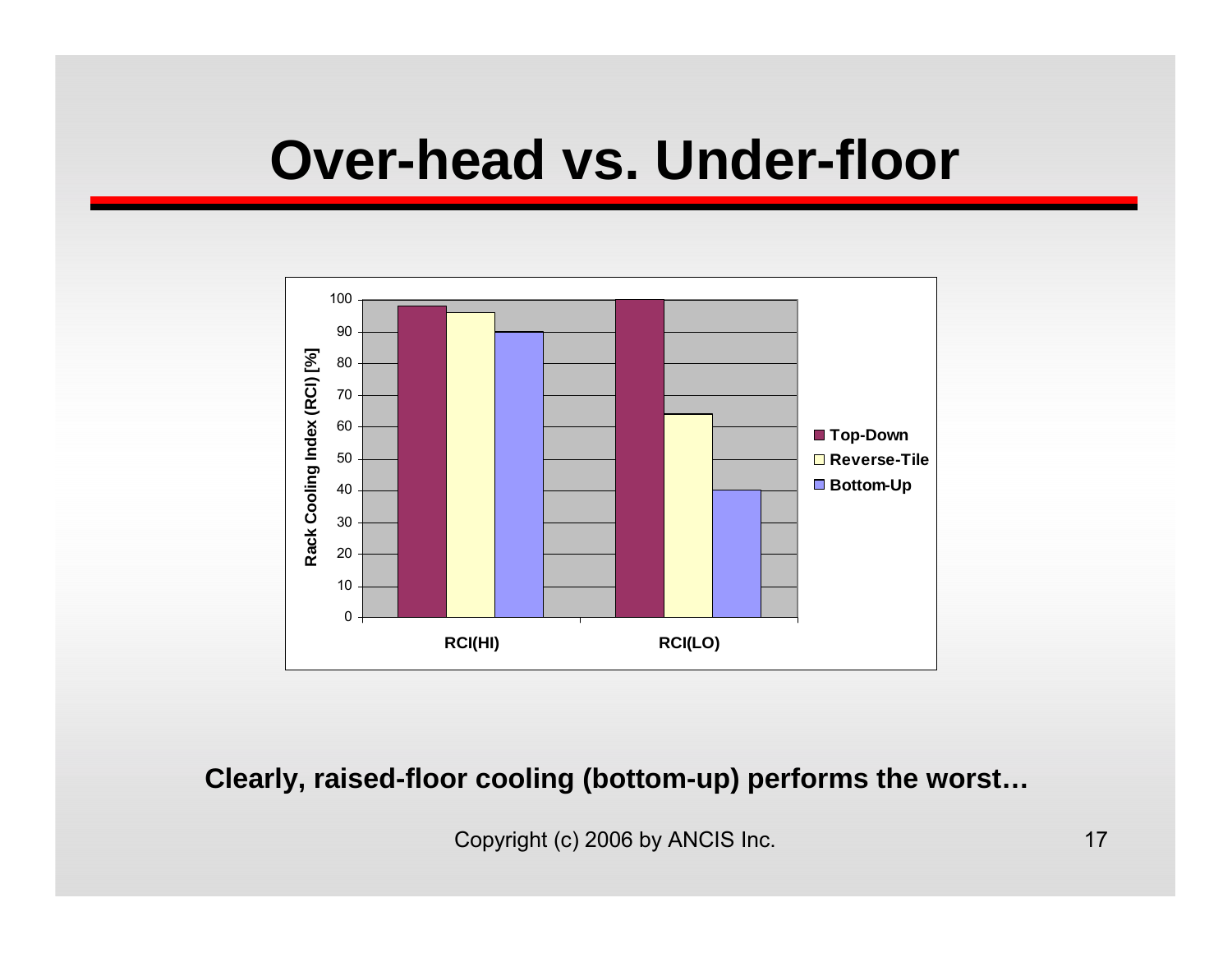## **Over-head vs. Under-floor**

Further exploring gravity's role in data center cooling



T-D: Top-Down, B-U: Bottom-Up VOH: Over-Head, VUF: Under-Floor

#### **Again, raised-floor cooling (bottom-up) underperforms due to** *lack of* **gravity-assisted air mixing in the cold aisle.**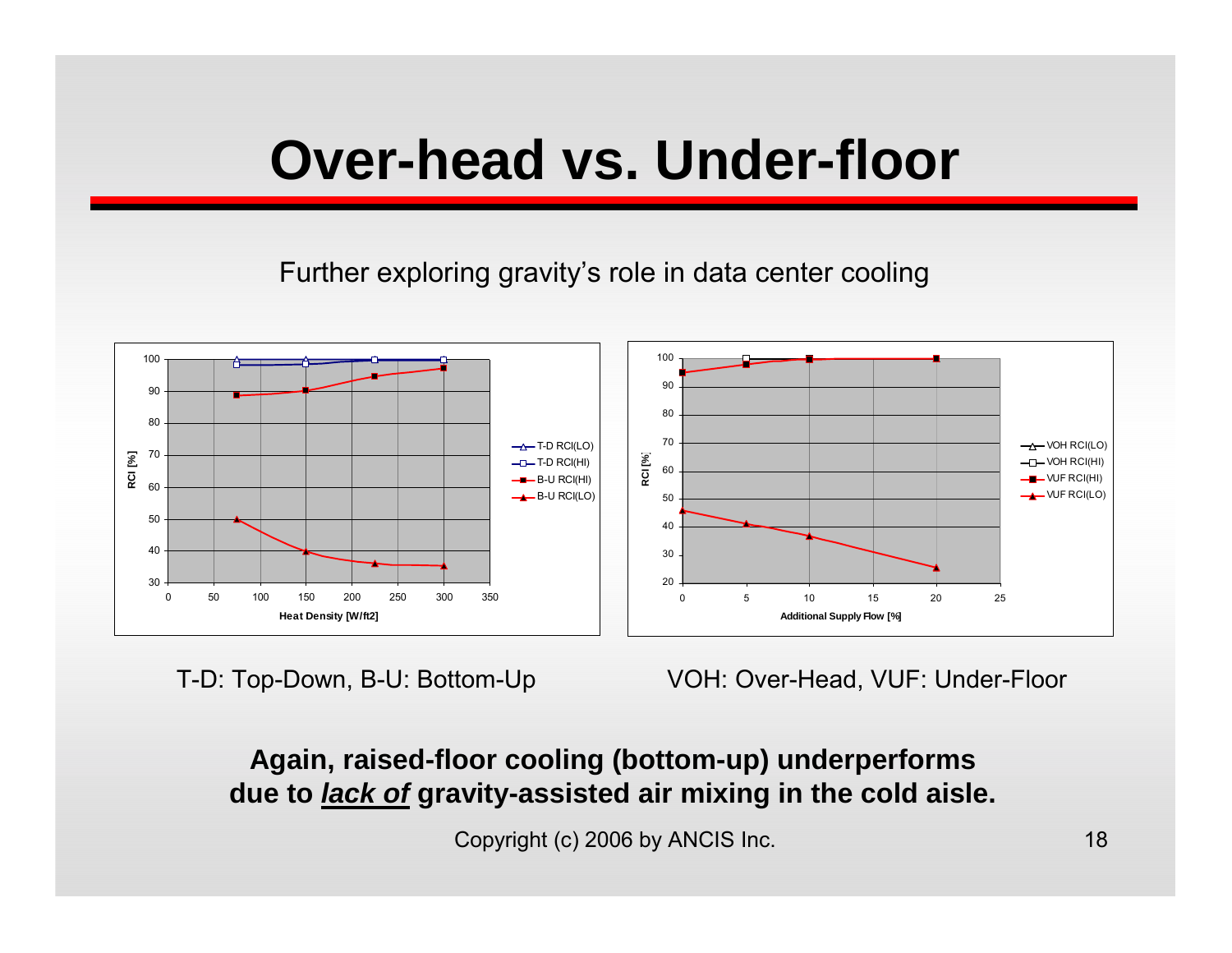## **Over-head vs. Under-floor**

These results are pointing to some significant differences in rack cooling effectiveness (RCI) when gravity-assisted mixing is allowed to thrive (over-head cooling).

This indicates that there are intrinsic performance differences between over-head cooling and under-floor cooling, where over-head cooling has the upper hand.

**This provides an opportunity to develop solutions with both high rack cooling effectiveness** *and* **high energy efficiency by utilizing the Rack Cooling Index (RCI).**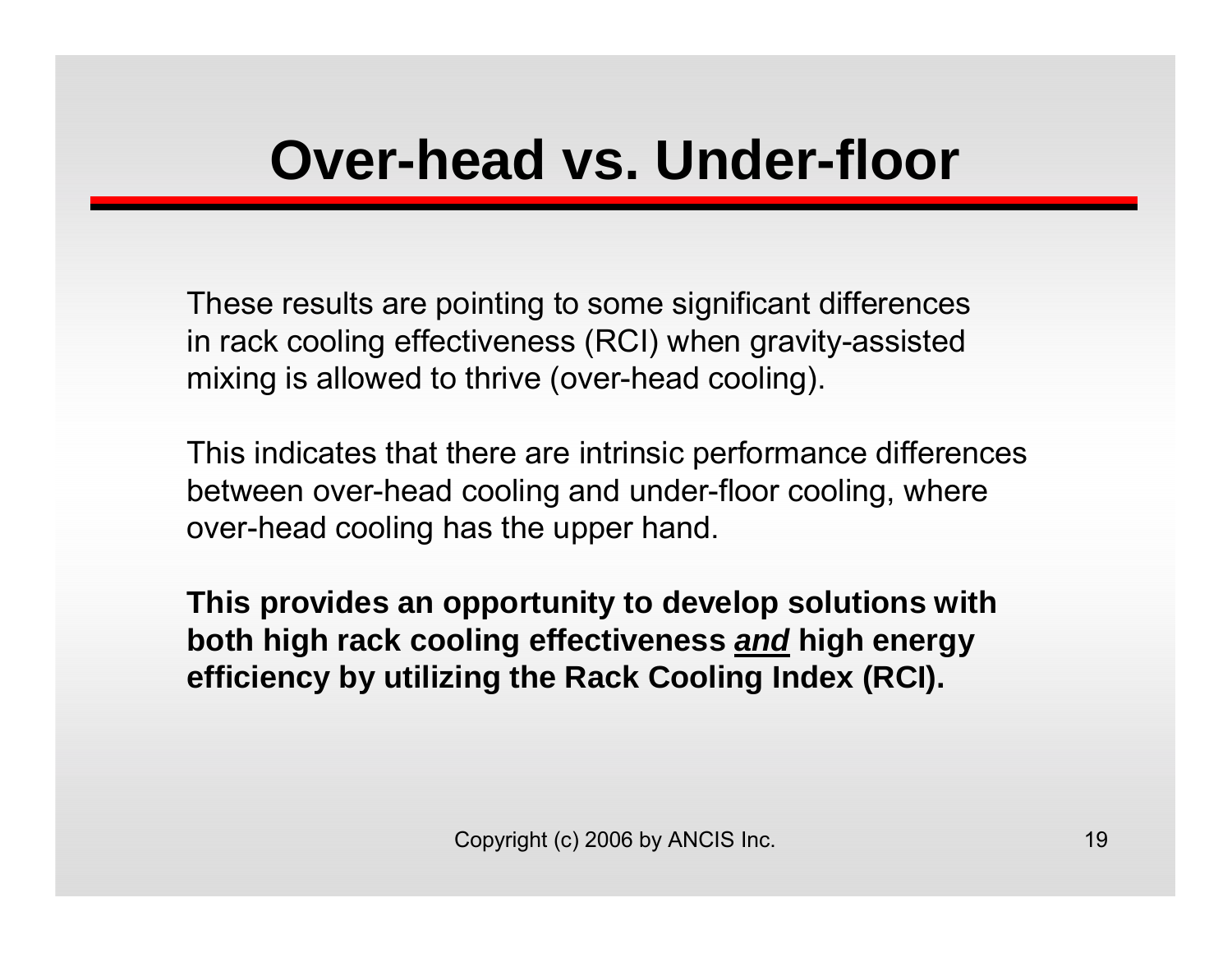# **Summary**

- **"Room" temperature vs. intake temperatures**
- **Equipment intake temperature specifications**
- **Metric for compliance with temp. specifications (RCI)**
- **Metric for energy efficiency (Cost Functions)**
- **Gravity-assisted air mixing**
- **Over-head cooling in data centers**